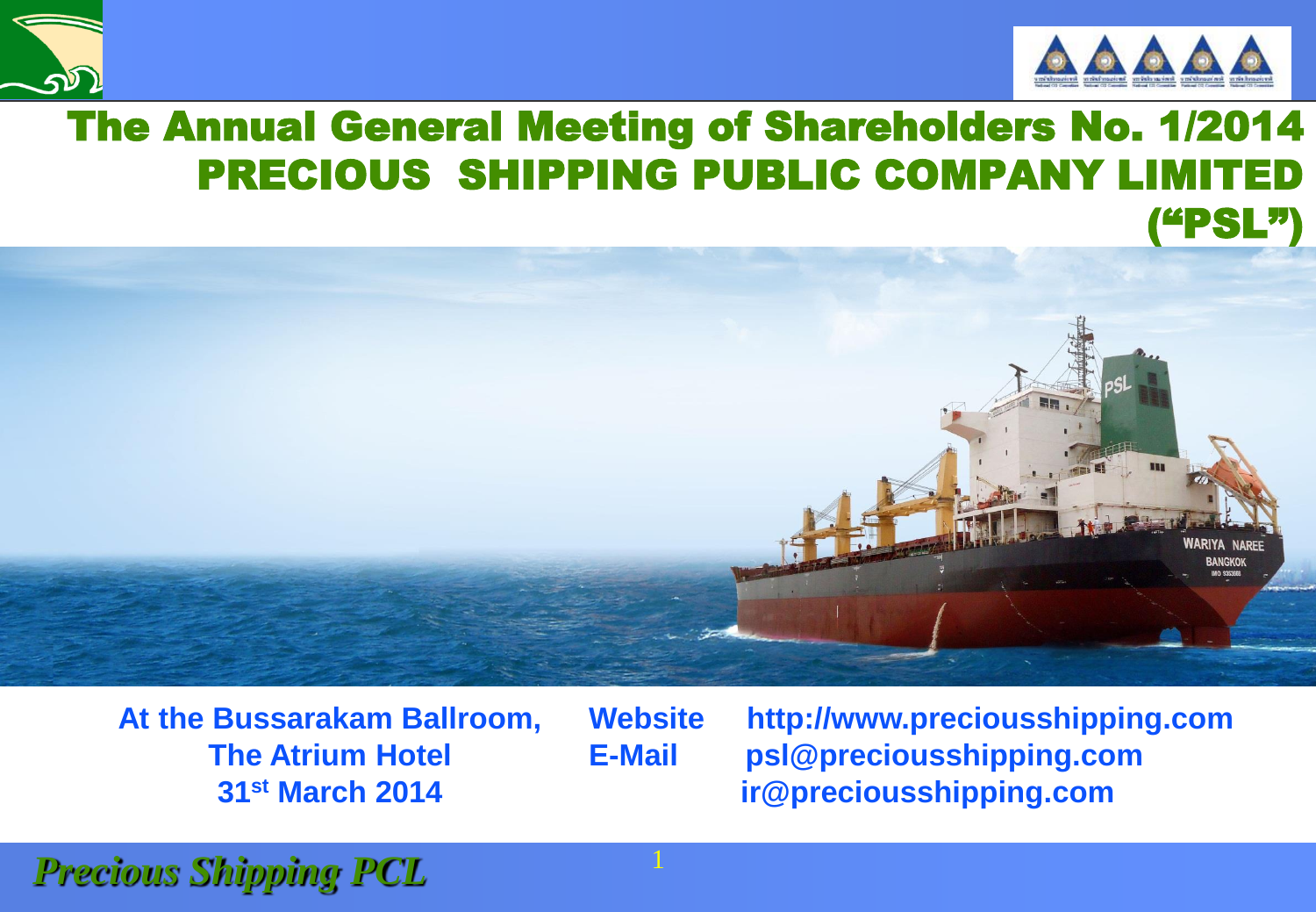



| As of                                            | 31st December 2010 | 31st December 2011 | 31st December 2012 | 31 <sup>st</sup> December 2013 | 25th March 2014    |
|--------------------------------------------------|--------------------|--------------------|--------------------|--------------------------------|--------------------|
| <b>Number of</b><br><b>Vessels</b>               | 21                 | 25                 | 36                 | 40                             | 40                 |
| <b>Average Age</b><br>(Simple<br><b>Average)</b> | 15.43 years        | <b>14.20 years</b> | 11.36 years        | 11.35 years                    | 10.40 years        |
| <b>Insured Value</b>                             | USD 327.50 Million | USD 329.50 Million | USD 522.00 Million | USD 596.30 Million             | USD 630.40 Million |
| <b>Book Value</b>                                | USD 205.37 Million | USD 296.69 Million | USD 528.29 Million | USD 568.17 Million             | USD 582.93 Million |
| <b>Total DWT</b>                                 | 522,925            | 704,258            | 1,156,109          | 1,351,583                      | 1,355,797          |
| <b>Total LDT</b>                                 | 117,978            | 157,146            | 261,343            | 305,169                        | 307,239            |
| <b>Average DWT</b><br>per Vessel                 | 24,901             | 28,170             | 32,114             | 33,790                         | 33,895             |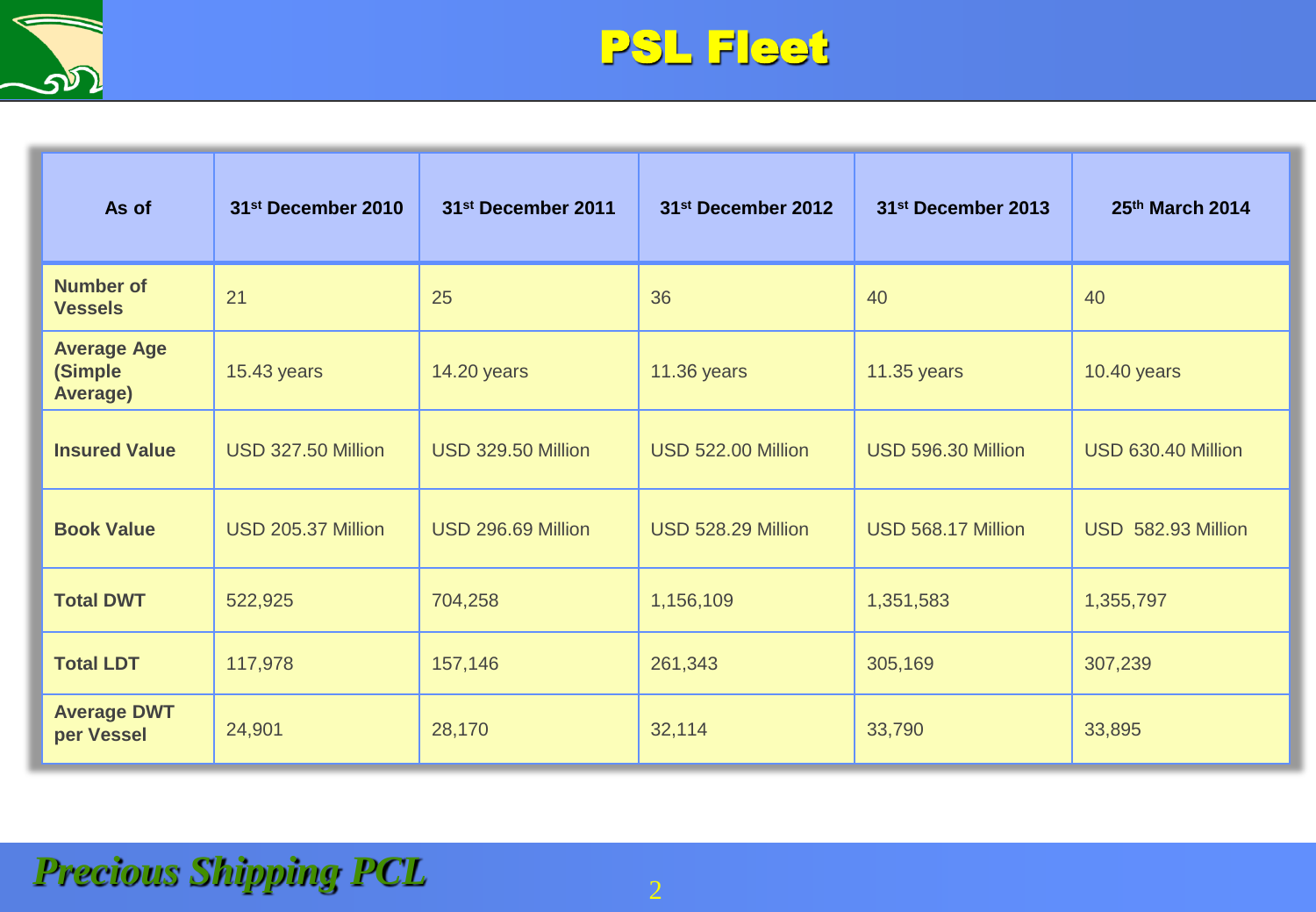

**Index Value**

*Precious Shipping PCL* 3

ברע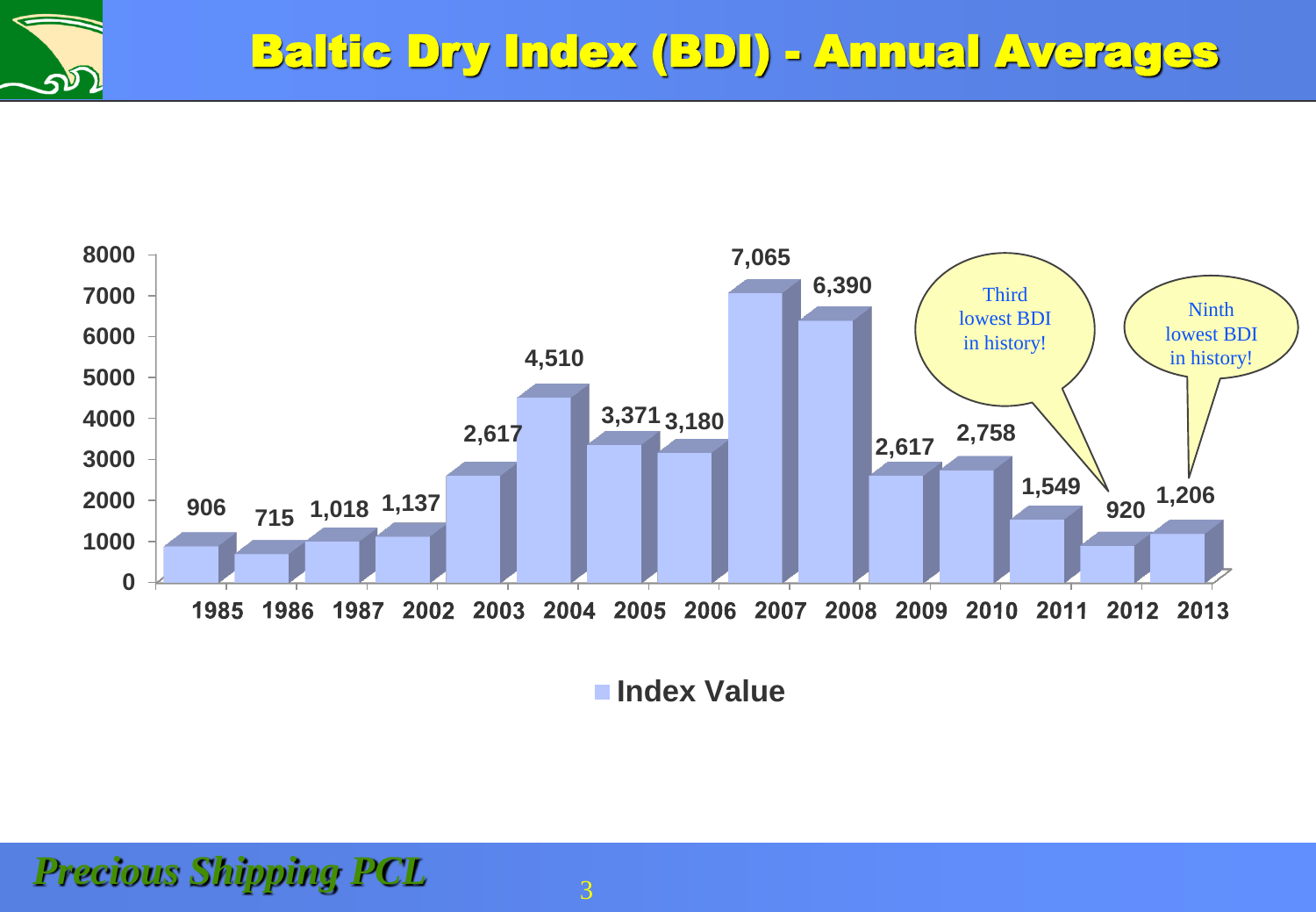

### Years 2014 & 2015 – Expect the Expected

•**Increase in Dry Bulk Ship Supply in DWT terms annually:**

| <b>Year End</b> | No of ships | Av Dwt | <b>Total Dwt</b> | % Change |             |
|-----------------|-------------|--------|------------------|----------|-------------|
| 2000            | 6,820       | 43,300 | 295,306,000      | 7.1%     | <b>CAGR</b> |
| 2001            | 6,807       | 45,063 | 306,743,841      | 3.9%     |             |
| 2002            | 6,804       | 46,240 | 314,620,080      | 2.6%     |             |
| 2003            | 6,794       | 47,166 | 320,446,010      | 1.9%     |             |
| 2004            | 7,015       | 47,861 | 335,744,268      | 4.8%     | $5.06\%$    |
| 2005            | 7,332       | 49,727 | 364,599,640      | 8.6%     |             |
| 2006            | 7,587       | 51,060 | 387,392,197      | 6.3%     |             |
| 2007            | 7,930       | 51,945 | 411,923,499      | 6.3%     |             |
| 2008            | 8,253       | 53,096 | 438,199,632      | 6.4%     |             |
| 2009            | 8,542       | 56,038 | 478,676,049      | 9.2%     |             |
| 2010            | 9,388       | 58,317 | 554,370,000      | 15.8%    | 12.13%      |
| 2011            | 9,864       | 63,085 | 622,271,023      | 12.25%   |             |
| 2012            | 10,492      | 66,026 | 692,737,000      | 10.2%    |             |
| 2013            | 10,992      | 66,884 | 735,191,502      | 6.1%     |             |
| 2014*           |             |        | 763,830,000      | 3.9%     |             |
| 2015*           |             |        | 790,620,000      | 3.5%     |             |

**\* based on 35% slippage & 20m DWT scrapping for 2014 and 2015.**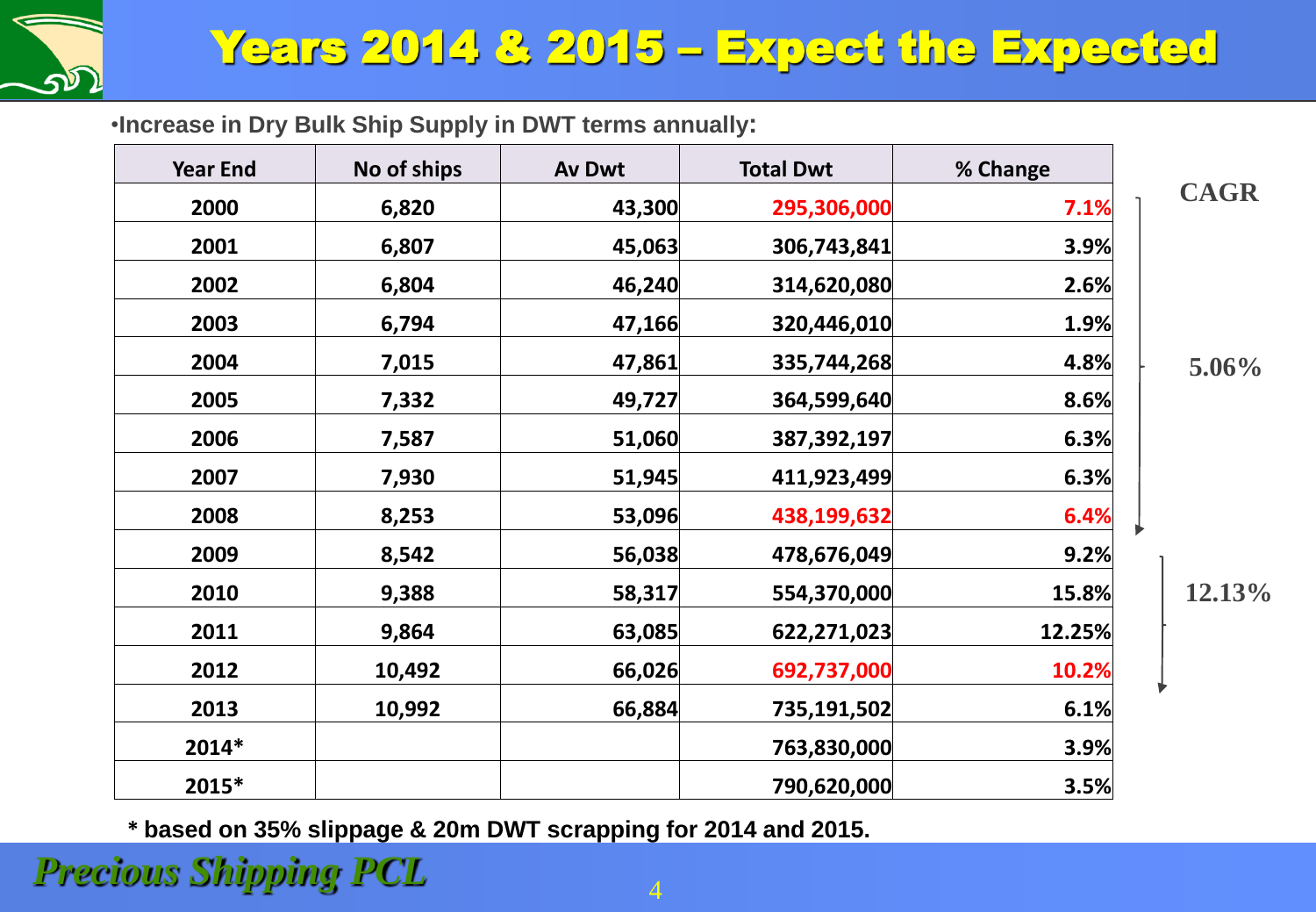

#### Recent Positive Changes in Macro Economic Indicators

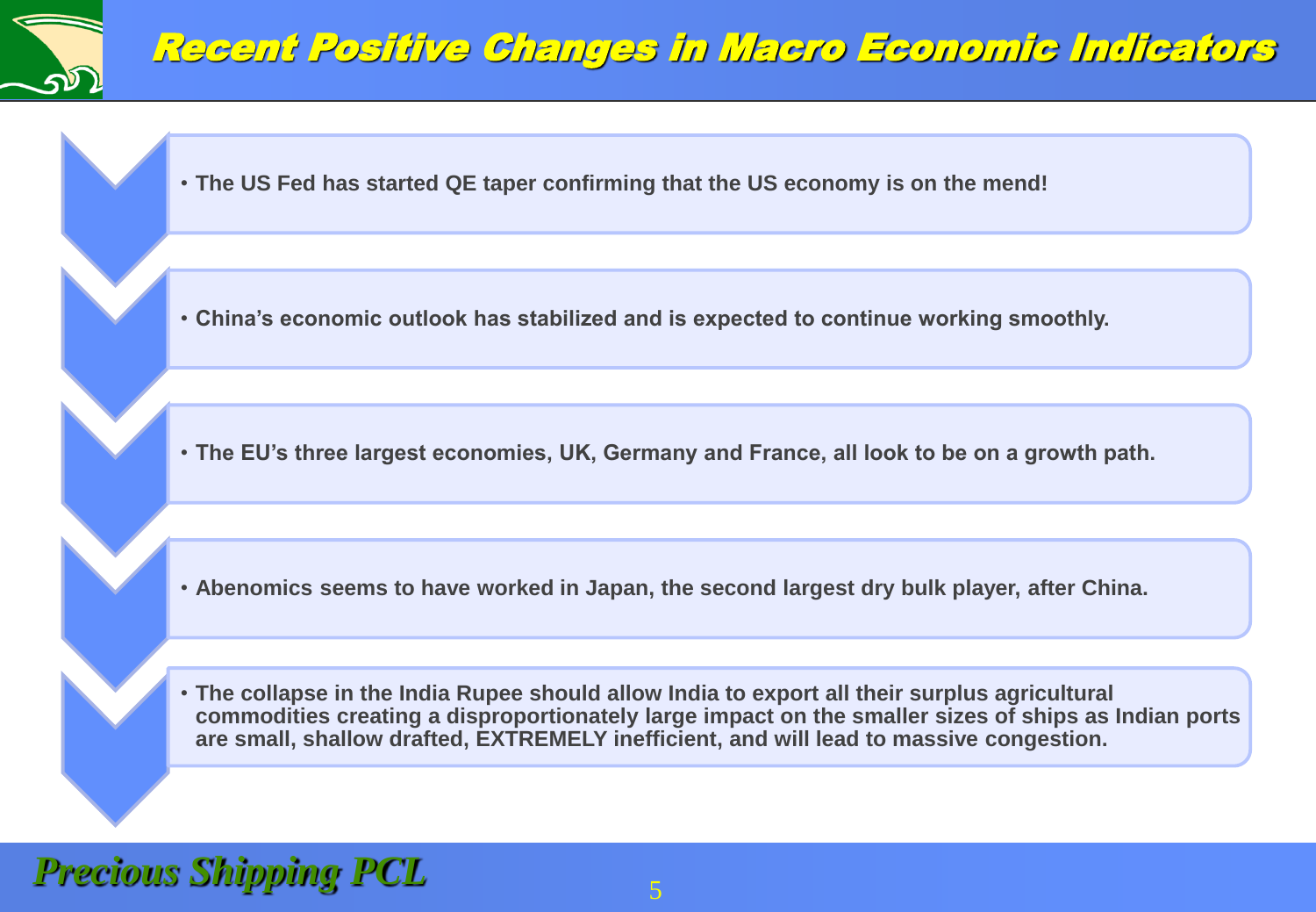

## Financial Highlights

| <b>Particulars</b>                                          | รายการ                                                                   | 2013   | 2012   |
|-------------------------------------------------------------|--------------------------------------------------------------------------|--------|--------|
| <b>Total Revenues (US\$ Million)</b>                        | รายได้รวม<br>(ล้านเหรียญสหรัฐ)                                           | 156.72 | 123.24 |
| <b>Net Income (US\$ Million)</b>                            | <u>ีกำไรสุทธิ</u><br>(ล้านเหรียญสหรัฐ)                                   | 17.49  | 4.45   |
| <b>Average TC Income per Ship</b><br>per day (US\$)         | รายได้เฉลี่ยต่อวันต่อลำเรือ<br>(เหรียญสหรัฐ)                             | 7,508  | 8,221  |
| <b>Average Ship Running Cost</b><br>per Ship per day (US\$) | <b>ี่ค่าใ</b> ช้จ่ายในการเดินเรือ<br>ีเฉลียต่อวันต่อลำ (เหรียญ<br>สหรัฐ) | 4,535  | 4,481  |
| <b>Earnings per share (Baht)</b>                            | ี กำไรต่อหุ้น (บาท)                                                      | 0.51   | 0.14   |
| <b>Total Assets</b><br>(US\$ Million)                       | รวมสินทรัพย์<br>(ล้านเหรียญสหรัฐ)                                        | 777.41 | 784.47 |
| <b>Total Liabilities</b><br>(US\$ Million)                  | รวมหนี้สิน<br>(ล้านเหรียญสหรัฐ)                                          | 301.06 | 311.62 |
| <b>Total Shareholders' Equity</b><br>(US\$ Million)         | ี<br>รวมส่วนของผู้ถือหุ้ <b>น</b><br>(ล้านเหรียญสหรัฐ)                   | 476.36 | 472.85 |